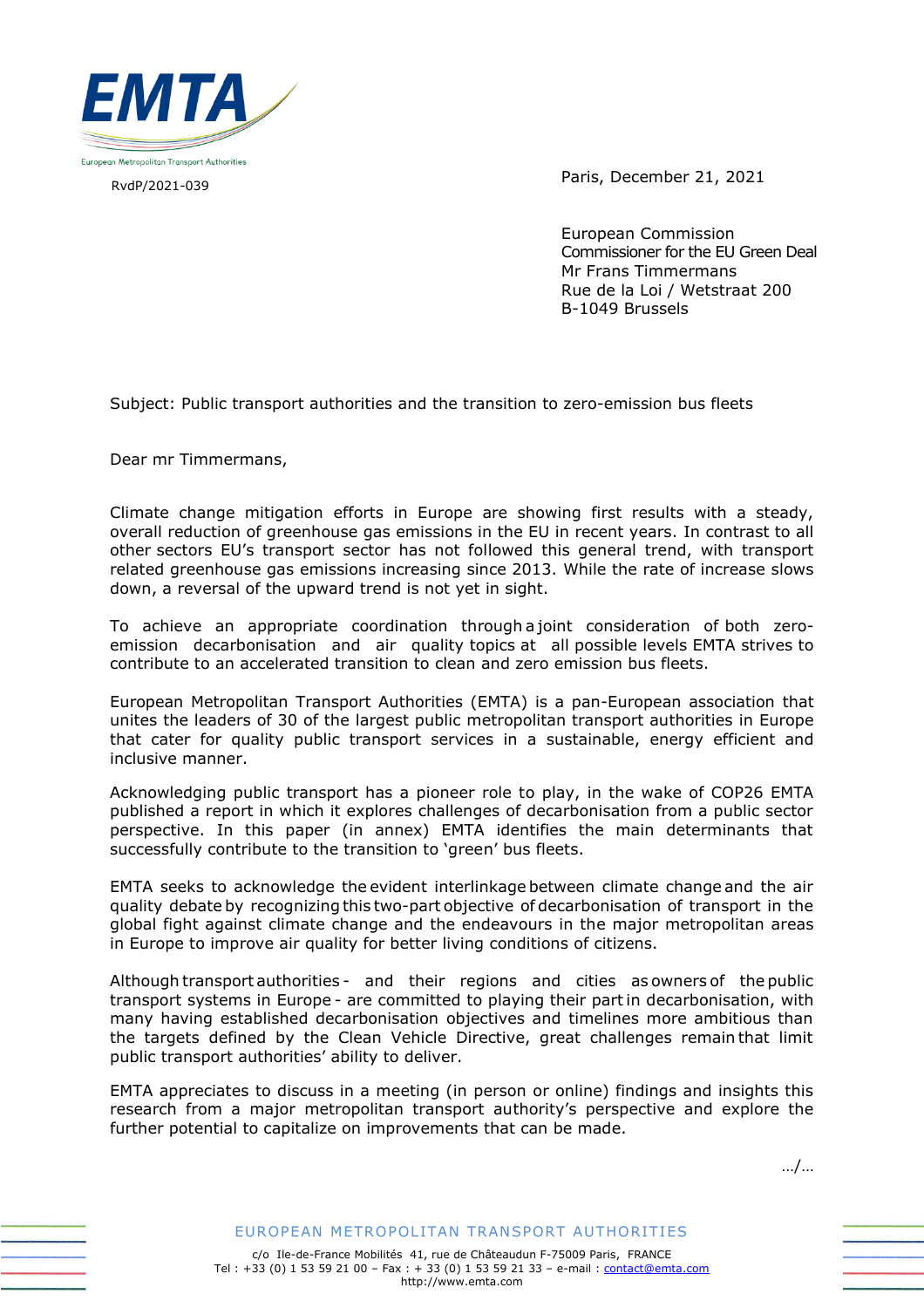With respect to the proposal for a sharpened steering toolkit that is embedded in the proposals on New Urban Mobility Framework, this would greatly help transport authorities to mirror the actions plans they have anticipated.

We look forward to your response and hope we can set a date to meet and discuss.

Yours sincerely,

the Nelikder

Dorthe Noehr Pedersen **EMTA** president CEO MOVIA Copenhagen

ce Mobilités, Paris

Ruud van der Ploeg Secretary General ruud.vanderploeg@emta.com

Anthenselleden

EUROPEAN METROPOLITAN TRANSPORT AUTHORITIES

c/o Ile-de-France Mobilités 41, rue de Châteaudun F-75009 Paris, FRANCE Tel : +33 (0) 1 53 59 21 00 - Fax : + 33 (0) 1 53 59 21 33 - e-mail : [contact@emta.com](mailto:contact@emta.com) http://www.emta.com